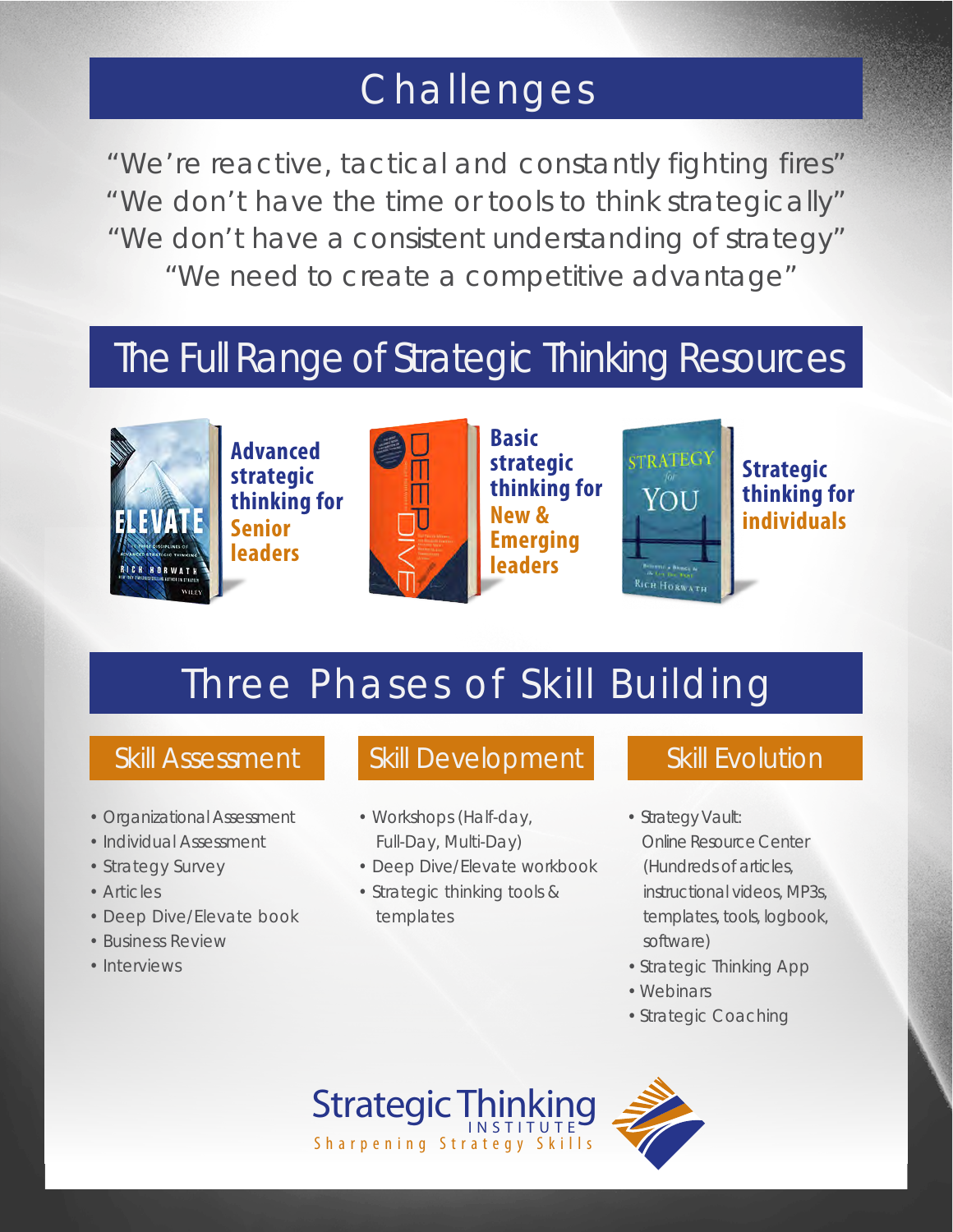### Program Topics

Based on a discussion of your needs and assessment work, the program will be customized to include the following potential topics:

- What is strategy?
- What is strategic thinking?
- Mastering the three disciplines of strategic thinking
- Increasing profits and productivity with the same or fewer resources
- Developing sources of unique customer value
- How to identify a competitor's strategic approach
- Developing a system of strategy at any level
- Tools for making strategic trade-offs
- Tools for effectively communicating strategy
- The importance of building think time into a leader's day
- Formats for monthly/quarterly strategy tune-up sessions
- Clearly defining and writing goals, objectives, strategies and tactics
- A methodical process for strategic thinking
- Identifying and prioritizing growth opportunities and initiatives
- Tools for generating innovation and new strategic insights
- Tools for assessing the current business landscape
- Increasing the value of SWOT Analysis
- Tools to move from SWOT Analysis to potential strategies
- Tools for simplifying the strategic planning process
- Overcoming five strategy execution challenges errors
- Methods for increasing employee buy-in to strategies
- Creating strategies amidst constantly changing market dynamics

## Learnings

- Think strategically on a daily, not yearly, basis to generate new ideas.
- Develop a real-world understanding and toolkit for strategy.
- Create differentiated strategy to grow profits.
- Improve strategic decision making to increase productivity.
- Discover sources for generating new growth and business innovation.
- Overcome execution errors to successfully implement strategy.
- Assess the competitive landscape and identify unique positions.
- Confidently set strategic direction to maintain competitive advantage.
- Align and communicate strategy with the rest of their team/organization.
- Outthink and outperform the competition on a consistent basis.